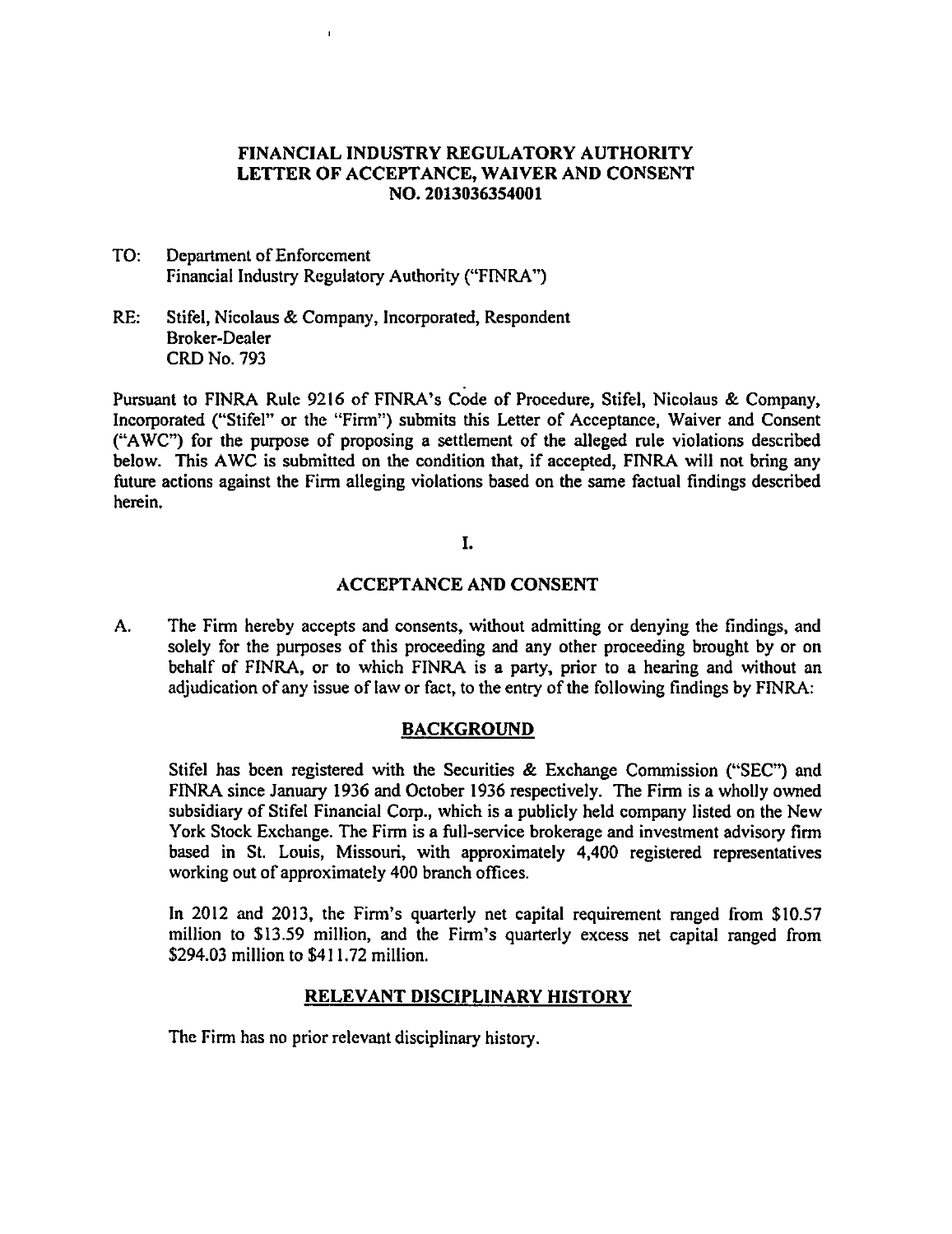#### **OVERVIEW**

From at least 1999 through June 2012 (the "Bank Loan Relevant Period"), the Firm routinely used permissible customer-owned securities as collateral for bank loans procured by thc Firm. However, prior to performing its customer reserve computations as of Friday or the close of the last business day of the week, Stifel substituted these loans with new loans secured with Firm-owned collateral, potentially reducing the amount that Stifel was required to deposit into the Special Reserve Bank Account for the Exclusive Benefit of Customers (the "Customer Reserve Account"). For a sample five-week period in 2012, the amount of the loans collateralized with customer securities that were substituted with Firm-owned collateral prior to the Customer Reserve computation ranged from approximately \$30 million to approximately \$100 million. On all but one occasion during the sample five week period, the Firm had an excess debit condition such that, had the substitution of the customer securities not occurred, no additional deposit would have bcen required in the Customer Rcserve Account. However, in one instance during this fivc-week period, had the substitution of customer securities not occurred, an additional deposit of approximately \$36 million would have been required to fund the Customer Reserve Account. As a result of this pattern of misconduct, Stifel violated Section 15(c) of the Securities Exchange Act of 1934 ("SEA") and SEA Rule 15c3- 3(c)(2) thereunder.

Separately, during the period of March 15, 2013 through November 15, 2013 (the "2013" Relevant Period"), Stifel incorrectly calculated its Proprietary Accounts of Introducing Brokers and Dealers ("PAIB") Reserve and Customer Reserve deposit requirements. The errors were caused by the Firm's improper treatment of various cash and securities balances in the accounts of a newly acquired introducing broker dealer, ABC Company (?'ABC Co."). As related to the Firm's computation of its Customer Reserve Deposit requirements, these errors resulted in eight hindsight deficiencies that ranged between approximately \$825,000 and \$18 million. By making these errors in calculating the required deposits for the PAIB and Customer Reserve Accounts, the Firm violated Section 15(c) of the SEA and Rules 15 $c3-3(e)(1)$  and (2) thereunder. In addition, the above-referenced errors were reflected in the Firm's books and records and in three Financial and Operational Combined Uniform Single ("FOCUS") filings during the 2013 Relevant Period, resulting in the Firm's maintenance of inaccurate books and records and submission to FINRA of three inaccurate FOCUS filings. Accordingly, the Firm violated Section 17a-3 of the SEA and Rules  $17a-3(a)(11)$  and  $17a-5$  thereunder, and FINRA Rules 4511 and 2010.

The above deficiencies occurred, in part, as a result of Stifel's failure to establish and maintain reasonable supervisory systems and procedures designed to detect and prevent the violative conduct described above. As a result, Stifel violated NASD Rule 3010(a) and FINRA Rule 2010.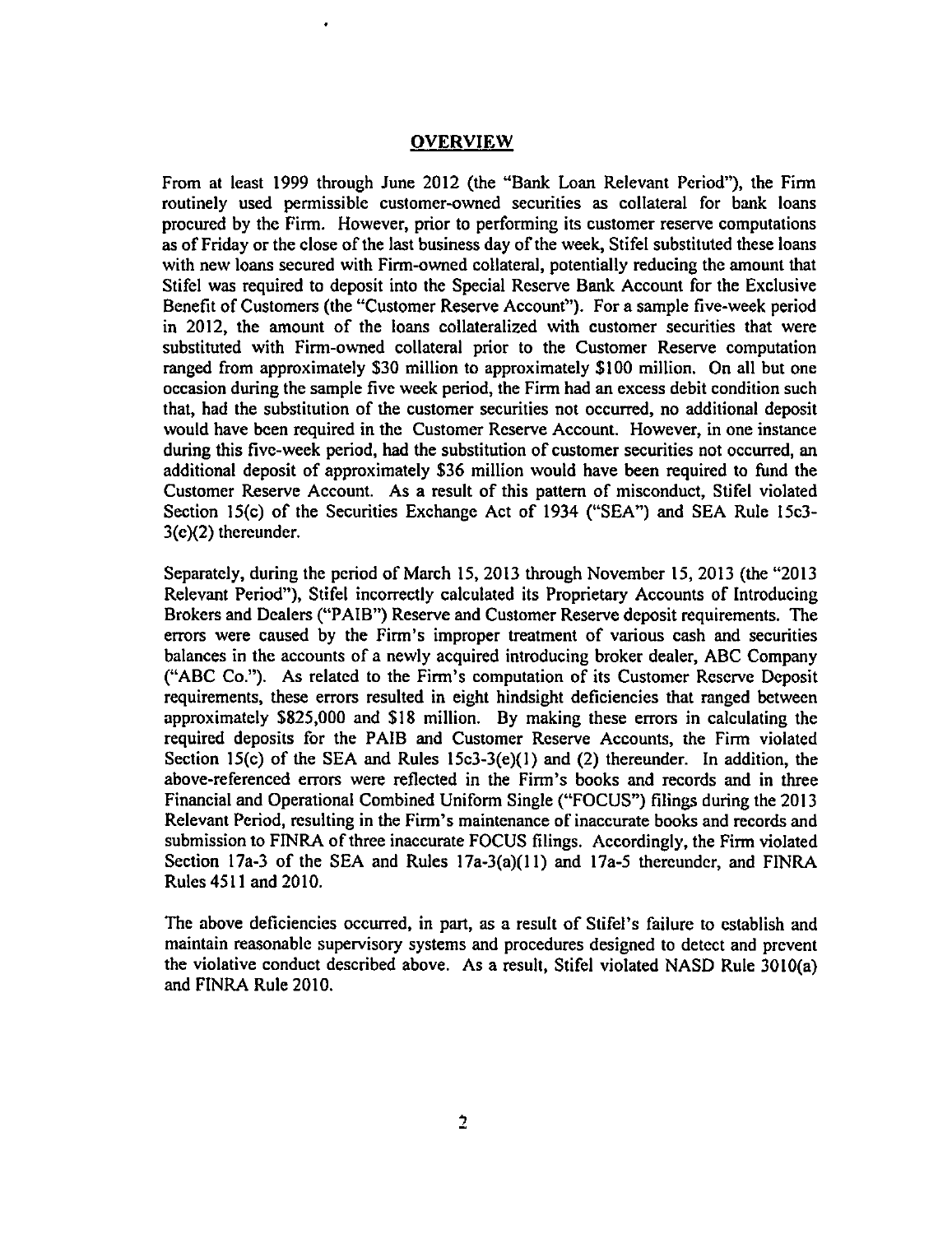## FACTS AND VIOLATIVE CONDUCT

### Section 15(c) of the Exchange Act and Rule 15c3-3 Thereunder

 $\blacksquare$ 

The purpose of SEA Rule 15c3-3, known as ''The Customer Protection Rule," is to protect customer assets from being used improperly by a broker-dealer to fund its business operations.

To that end, Rule <sup>1</sup> 5c3-3(e)(1) requires broker-dealers that receive customer funds or securities to open and maintain the Customer Reserve Account. Broker-dealers must at all times maintain certain minimum deposits of cash and/or qualified securities in the Customer Reserve Account computed in accordance with a formula (hereinafter, the '\*Customer Reserve Formula'D incorporated in SEA Rule 15c3-3. This requirement of 15c3-3(e)(1) helps ensure that funds are available to pay customers in the event the broker-dealer must liquidate its operations.

Among other things, Rule 15c3-3(e)(2) requires broker-dealers to maintain a Customer Reserve Account balance equal to the amount by which total credits exceed total debits, as determined by the Customer Reserve Formula. Rule <sup>1</sup> 5c3-3(e)(3) requires brokerdealers to perform weekly computations as of the close of the last business day of the week, to determine the requisite amount to be deposited in the Customer Reserve Account. In connection with that computation, Rule 15c3-3(e)(2), as interpreted by NYSE Interpretation Memo No. 89-10 (issued in 1989; subsequently adopted by FINRA), specifically prohibits the practice of substituting proprietary bank loans for customer-secured bank loans prior to making the Customer Reserve computation if the customer-secured loans are reinstated shortly thereafter, given that such substitution may reduce the required deposit for the Customer Reserve Account.

Additionally, Rule 15c3-3(e)(1) requires, in certain instances, that broker-dealers perform weekly PAIB reserve computations ("PAIB Reserve computation"), using the formula incorporated in SEA Rule 15c3-3.<sup>1</sup> If credits exceed debits for the PAIB Reserve computation, the broker-dealer is required to reserve that amount in a separate PAIB reserve account.

A violation of Section 15(c) of the SEA, and Rule 15c3-3 thereunder, constitutes a violation of NASD Rule 2010.

Substitution of Firm Bank Loans for Customer Bank Loans in Violation of Rule 15c3-3

<sup>&</sup>lt;sup>1</sup> On November 3, 1998, the SEC issued guidance to the NYSE and NASD Regulation, Inc. entitled "Proprietary Accounts of Introducing Brokers and Dealers" establishing the requirement for the PAIB Reserve computation and PAIB reserve account. On August 21, 2013, SEA Rule 15c3-3(e)(1) was amended in part to incorporate the PAIB reserve requirement.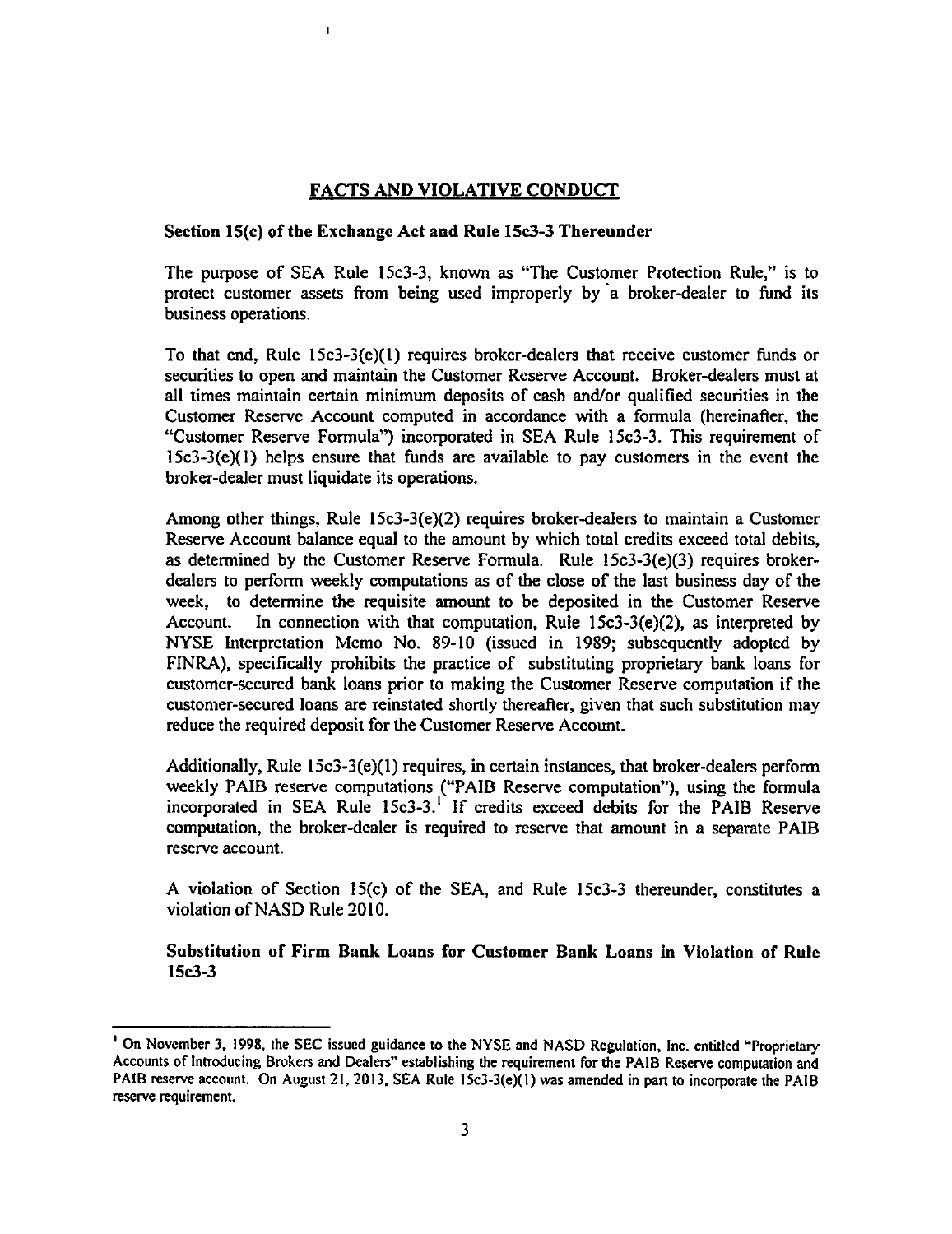During the Bank Loan Relevant Period, in the regular course of its business, Stifel procured bank loans to fund its business operations. The Firm's Treasury Department was responsible for obtaining any necessary bank loans and selected the collateral used to secure those loans. During the Bank Loan Relevant Period, the Treasury Department used permissible customcr-owned securities as collateral for loans obtained by the Firm between Mondays and Thursdays. In general, the Firm found it administrativcly easier to secure certain loans using customer securities rather than Firm securities. Additionally, using customer securities as collateral allowed the Firm to make use of its securities from Monday to Thursday. However, if the bank loans were still outstanding on either Friday, the as of date in which the Customer Reserve computation was required to be calculated, or at month-end, when FOCUS filings were prepared, the Treasury Department substituted the bank loans collateralized with customer securities with loans secured by Firm-owned collateral.

If bank loans were again required by the Firm after the beginning of the following week or the following month, the Treasury Department would take out bank loans collateralizcd by customer securities until, come Friday or month-end, the substitution practice was repeated.

Although the Treasury Dcpartment engaged in the substitutions and made required Customer Reserve Deposits, the Firm's General Accounting Group was responsible for performing the Customer Reserve computation as of Fridays and month-end. Bank loanrelated information required by the General Accounting Group in making the Customer Reserve computations was obtained by accessing the Firm's internal systems and did not involve any direct communications between the two departments of the Firm. The General Accounting Group was not otherwise privy to the manner or process by which the Treasury Department conducted bank loan transactions Mondays through Thursdays.

These loan substitutions by Stifel had the effect of reducing the customer credits in the Customer Reserve computation and thereby potentially reduced thc dollar amount of the Firm's required deposit in the Customer Reserve Bank Account.

During a sample five-week period in 2012, the dollar value of the loans collateralized with customer securities that were improperly substituted with Firm-owned collateral prior to Customer Reserve and/or FOCUS-related computations ranged from approximately \$30 million to approximately \$100 million. On all but one occasion during the sample five week period, the Firm had an excess debit condition such that, had the substitution of the customer securities not occurred, no additional deposit would have been required in the Customer Reserve Account. However, in one instance during the sample period, had the substitution of customer securities not occurred, an additional deposit of approximately \$36 million to the Customer Reserve Account would have been required to sufficiently fund the Customer Reserve Account.

By the foregoing conduct, the Firm violated Section 15(c) of the SEA, Rule 15c3-3(e) thereunder, and FINRA Rule 2010.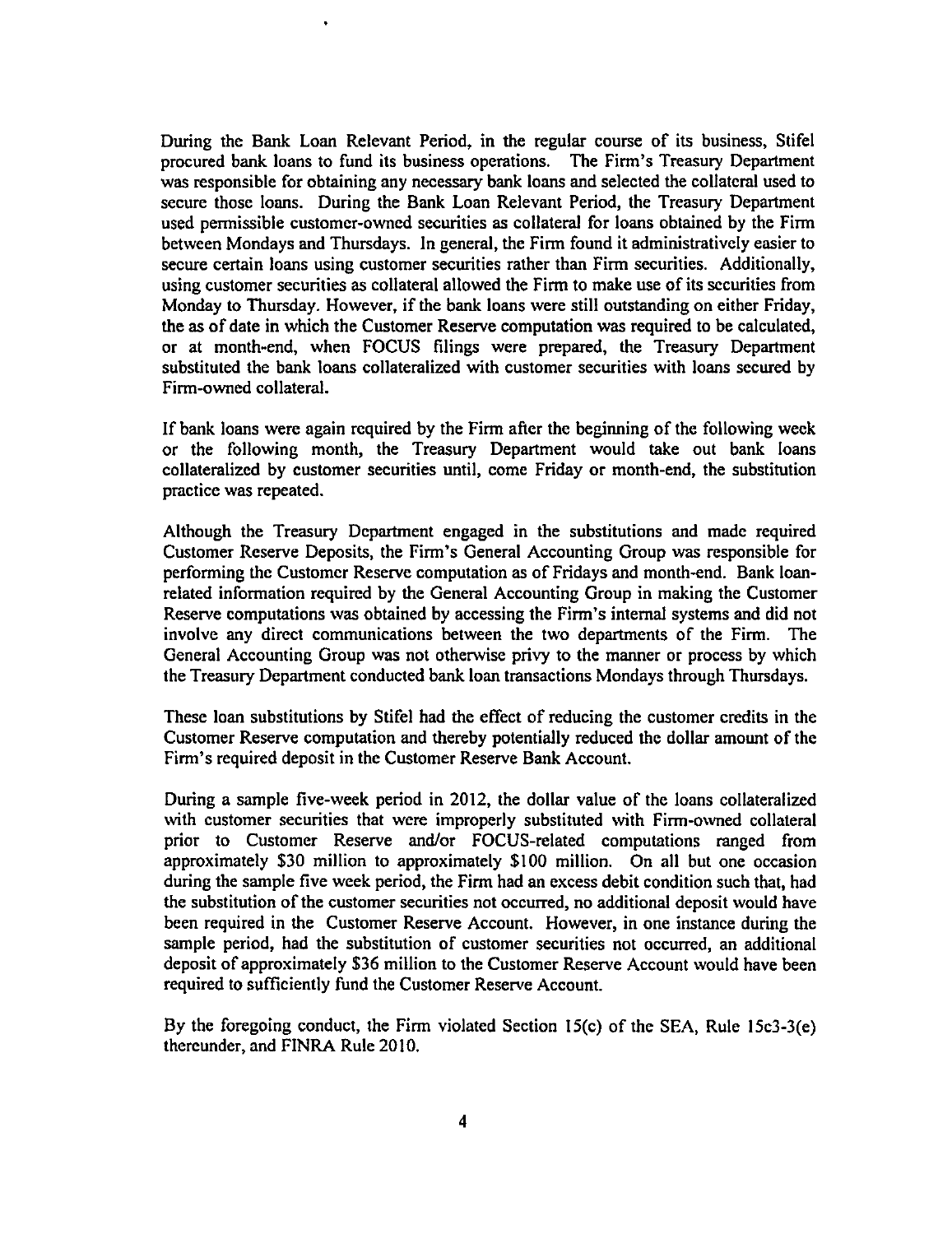### Errors in Computing PAIB and Customer Reserve Deposit Requirements in Violation of Rule 15c3-3

During the 2013 Relevant Period, the Firm made multiple errors in the computation of its PAIB Reserve and Customer Reserve deposit requirements. The computation errors relating to the Customer Reserve deposit requirements resulted in eight hindsight deficiencies to its Customer Reserve deposit during the 2013 Relevant Period.

Some of the errors were the result of the Firm's improper treatment of various cash and securities balances in the accounts of an affiliated introducing broker, ABC Co., that the Firm acquired in 2013.

#### PAIB and Customer Reserve Computation Errors Related to ABC Co.

During the 2013 Relevant Period, the Firm failed to correctly apply the required cash and securities balances in ABC Co.'s accounts when making its general ledger entries and reserve allocation entries for its PAIB Reserve and Customer Reserve computations. Regarding its PAIB Reserve computations, the Firm improperly excluded from those computations certain account balances of ABC Co. The improperly excluded account balances were approximately \$3.9 million for the August 31, 2013 PAIB Reserve computation. The Firm also made ABC Co. - related errors in making its Customer computation. The Firm also made ABC Co. – related errors in making its Customer<br>Reserve computations. Specifically, the Firm failed to include in the Customer Reserve computations the required credits for: (i) Delivery versus Payment ("DVP") vs. PAIB Short Allocation positions and (ii) Customer vs. PAIB Short Allocation positions that were related to ABC Co.'s accounts. A sample of weekly Customer Reserve A sample of weekly Customer Reserve computations during 14 discrete weeks of the 2013 Relevant Period revealed the value of the excluded credits for the referenced items in the Customer Reserve computation to be in the range of \$5.7 million to \$26 million.

#### **Other Customer Reserve Computation Errors**

During the 2013 Relevant Period, the Firm made other errors in its Customer Reserve computations. For example, the Firm improperly: (i) included debits for Stock Borrow vs. Non-Customer Fail to Receive positions, including one instance (August 31, 2013) in which the improperly included debit balance was approximately \$1.6 million; and (ii) the Firm improperly coded certain accounts of non-broker-dealer affiliates as non-customer in connection with the Customer Reserve computation, including one instance (August 31, 2013) in which the improper coding of the non-broker-dealer affiliates resulted in the Firm understating its credits by approximately \$1.08 million.

### Customer Reserve Computation Errors Result in Hindsight Deficiencies during the 2013 Relevant Period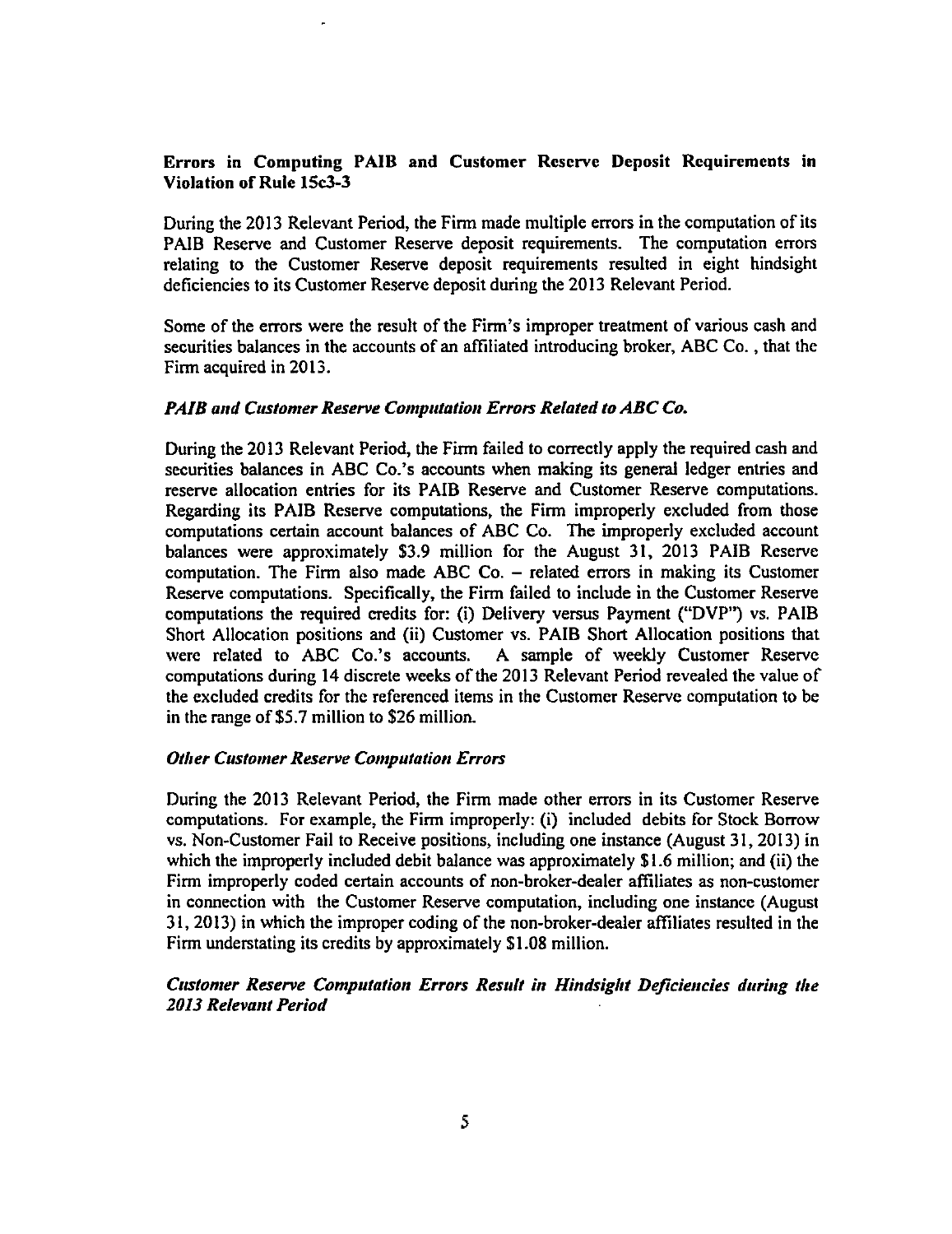The above-referenced errors in the Customer Reservc computations resulted in eight hindsight deficiencies in the Firm's Customer Reserve Account ranging in amount from approximately \$825,000 to \$18 million during the 2013 Relevant Period.

By the foregoing conduct, the Firm violated Section  $15(c)$  of the SEA, Rule 15c3-3(e) thereunder, and FINRA Rule 2010.

## Customer Reserve and PAIB Reserve Computation Errors Result in Inaccurate Books and Records during the 2013 Relevant Period

Section 17a of the SEA and Rule  $17a-3(a)(11)$  thereunder requires broker-dealers to make and keep current accurate books and records, including, but not limited to, a record of the computation of aggregate indebtedness and net capital. FINRA Rule 4511(a) requires members to make and preserve books and records as required under the FINRA Rules, the SEA and the applicable SEA rules. A violation of Section 17a of the SEA and Rule 17a-3(a)(11) thereunder, as well as of FINRA Rulc 4511(a), constitutes <sup>a</sup> violation of FINRA Rule 2010.

The PAIB Reserve and Customer Reserve computations are books and records of the Firm that are required to be accurately maintained pursuant to Rule 17a-3(a)(11). By virtue of the above-referenced errors in the PAIB and Customer Reserve computations, these records of the Firm were inaccurate.

Accordingly, the Firm violated Section 17a of the SEA and Rule  $17a-3(a)(11)$  thereunder and FINRA Rules 4511 and 2010.

### Inaccurate FOCUS Filings During the 2013 Relevant Period

Section 17a of the SEA and Rule 17a-5 thereunder requires FINRA-registered brokerdealers to file monthly or quarterly FOCUS reports, which must be accurate.

Threc of the eight above-referenced hindsight deficiencies in the Customer Reserve Deposit occurred during the last week of the month. Consequently, these inaccurate computations werc incorporated into the Firm's month-end FOCUS filings for April, May and September 2013. By filing inaccurate FOCUS reports during the referenced months, the Firm violated Section 17a of the SEA and Rule 17a-5 thereunder and FINRA Rules 4511 and 2010.

#### Supervision

NASD Rule 3010(a) requires each FINRA-member broker to establish and maintain a supervisory system reasonably designed to achieve compliance with applicable securities laws and regulations. To meet the requirement that the written supervisory procedures ("WSPs") are reasonable to achieve compliance, firms are required to establish WSPs that address thc nature and scope of their businesses and the WSPs must be designed to detect and prevent violations.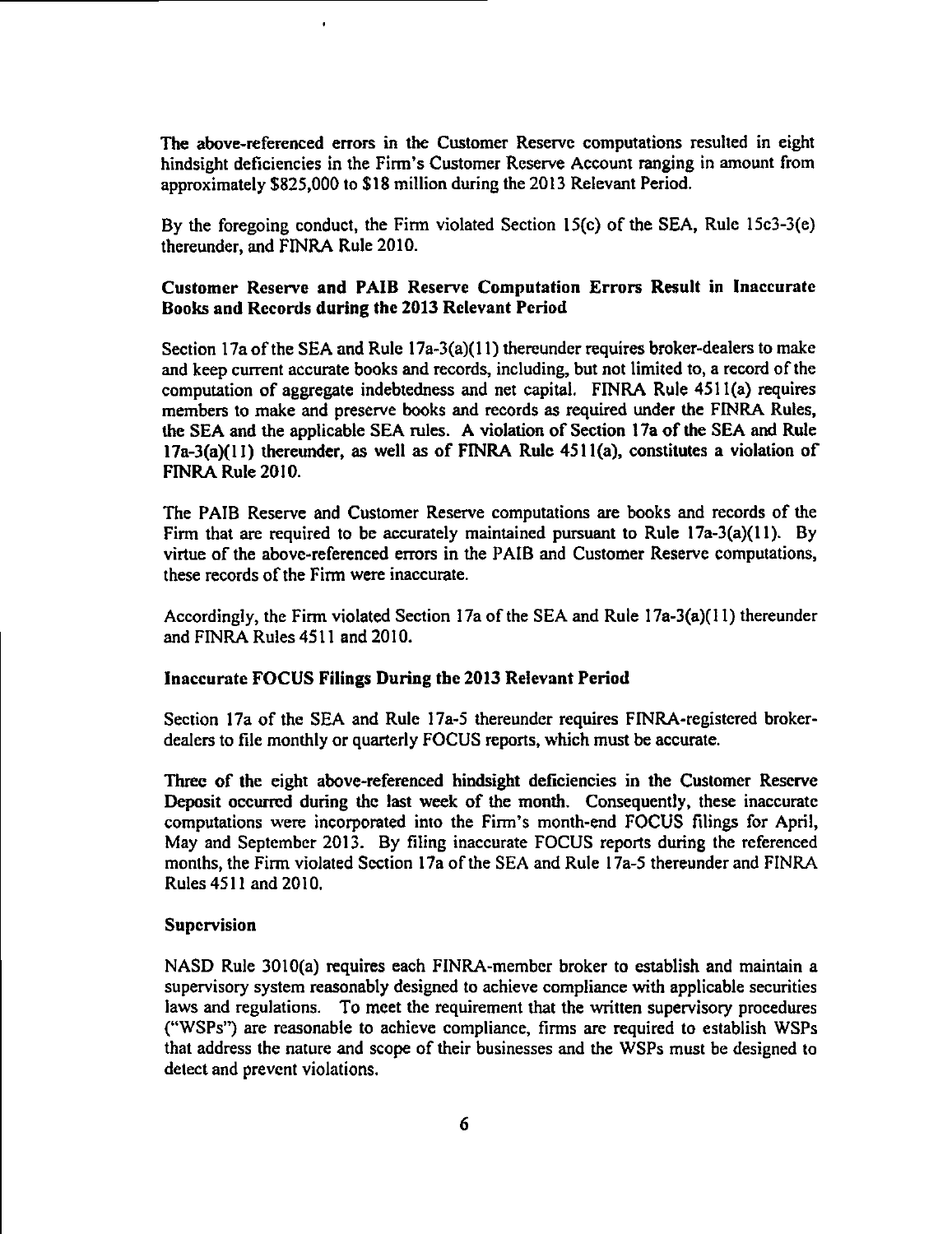During the Bank Loan Relevant Period and the 2013 Relevant Period, Stifel failed to establish, maintain and enforce a supervisory system, including supervisory procedures, reasonably designed to ensure that its PAIB and Customer Reserve requirements were being computed in accordance with Section 15c3-3 of the SEA and to prevent and detect any errors in such computations. In connection with the improper loan substitutions, the Firm failed to have an adequate supervisory system and procedures in place to ensure the accuracy of its computations. Instead, the Firm established <sup>a</sup> structure in which the accuracy of the Customer Reserve computation was dependent on the output of two separate and distinct Firm departments - Treasury and General Accounting - and failed separate and distinct Firm departments – I reasury and General Accounting – and failed<br>to ensure that each department was aware of the other's business practices or that the two departments communicated regarding the accuracy of entries relevant to the Customer Reserve computations.

Similarly, as evidenced by its errors in calculating the PAIB and Customer Reserve requirements during the 2013 Relevant Period, the Firm failed to have an adequate supervisory system and procedures in place to ensure that it properly categorized certain account balances when making its general ledger and reserve allocation entries for its PAIB Reserve and Customer Reserve computations.

By the foregoing failures, the Firm violated NASD Rule 3010(a) and FINRA Rule 2010.

- B. Stifel also consents to the imposition of the following sanctions:
	- I. A censure; and
	- 2. A fine in the amount of \$750,000.

Stifel agrees to pay the monetary sanction upon notice that this AWC has been accepted and that such payment is due and payable. Stifel has submitted an Election of Payment form showing the method by which it proposes to pay the fine imposed.

Stifel specifically and voluntarily waives any right to claim that it is unable to pay, now or at any time hereafter, the monetary sanction(s) imposed in this matter.

The sanctions imposed herein shall be effective on <sup>a</sup> date set by FINRA staff.

II.

# WAIVER OF PROCEDURAL RIGHTS

Stifel specifically and voluntarily waives the following rights granted under FINRA's Code of Procedure:

A. To have a Complaint issued specifying the allegations against it;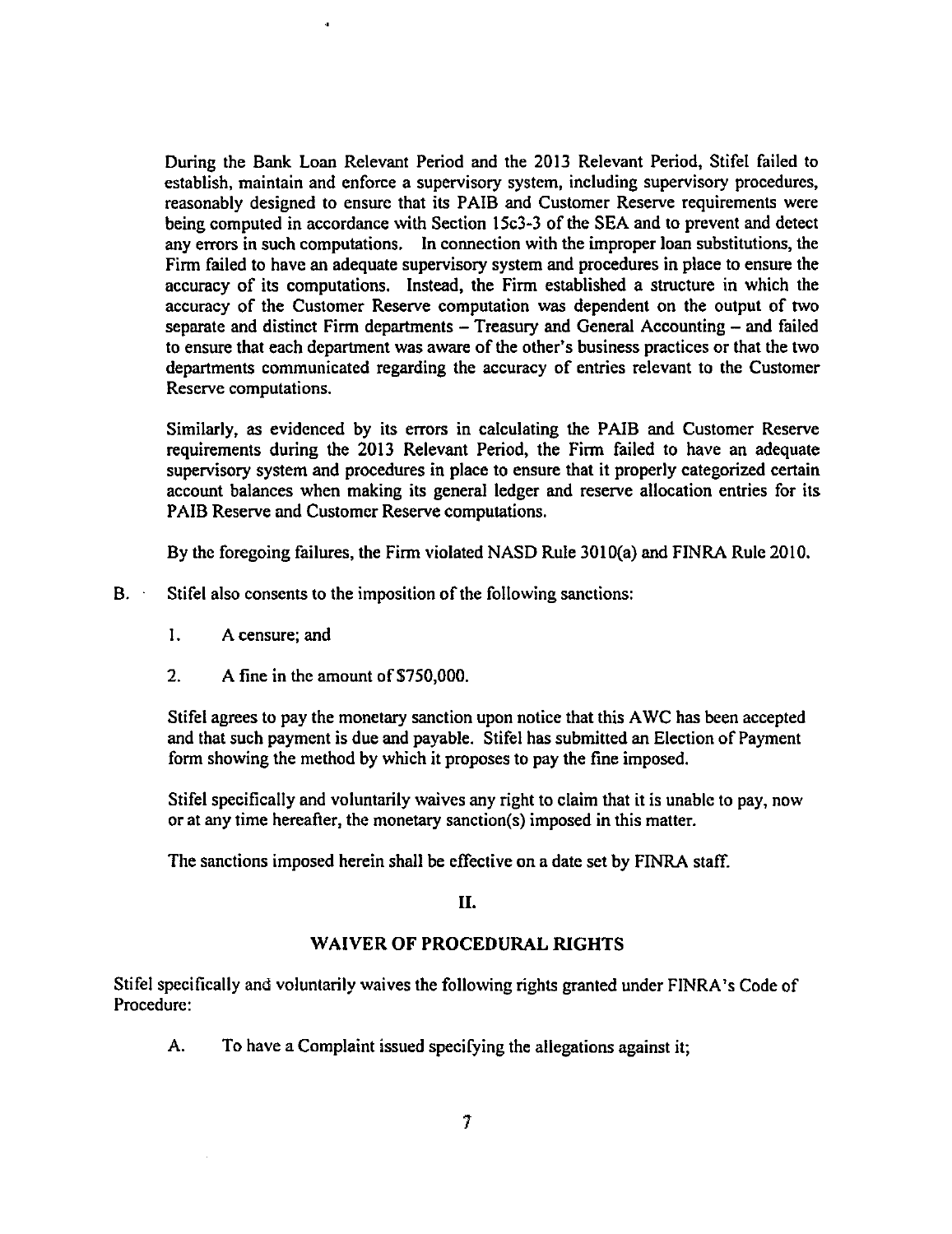B. To be notified of the Complaint and have the opportunity to answer the allegations in writing;

 $\bullet$ 

- C. To defend against the allegations in a disciplinary hearing before <sup>a</sup> hearing panel, to have a written record of the hearing made and to have a written decision issued; and
- D. To appeal any such decision to the National Adjudicatory Council (''NAC") and then to the U.S. Securities and Exchange Commission and <sup>a</sup> U.S. Court of Appeals.

Further, Stifel specifically and voluntarily waives any right to claim bias or prejudgment of the Chief Legal Officer, the NAC, or any member of the NAC, in connection with such person's or body's participation in discussions regarding the terms and conditions of this AWC, or other consideration of this AWC, including acceptance or rejection of this AWC.

Stifel further specifically and voluntarily waives any right to claim that a person violated the ex parte prohibitions of FINRA Rule 9143 or the separation of functions prohibitions of FINRA Rule 9144, in connection with such person's or body's participation in discussions regarding the terms and conditions of this AWC, or other consideration of this AWC, including its acceptance or rejection.

## III.

# OTHER MATTERS

Stifel understands that:

- A. Submission of this AWC is voluntary and will not resolve this matter unless and until it has been reviewed and accepted by the NAC, <sup>a</sup> Review Subcommittee of the NAC, or the Office of Disciplinary Affairs ("ODA"), pursuant to FINRA Rule 9216;
- B. Ifthis AWC is not accepted, its submission will not be used as evidence to prove any of the allegations against it; and
- C. If accepted:
	- 1. this AWC will become part of the Firm's permanent disciplinary record and may be considered in any future actions brought by FINRA or any other regulator against the Firm;
	- 2. this AWC will be made available through FINRA's public disclosure program in accordance with FINRA Rule 8313;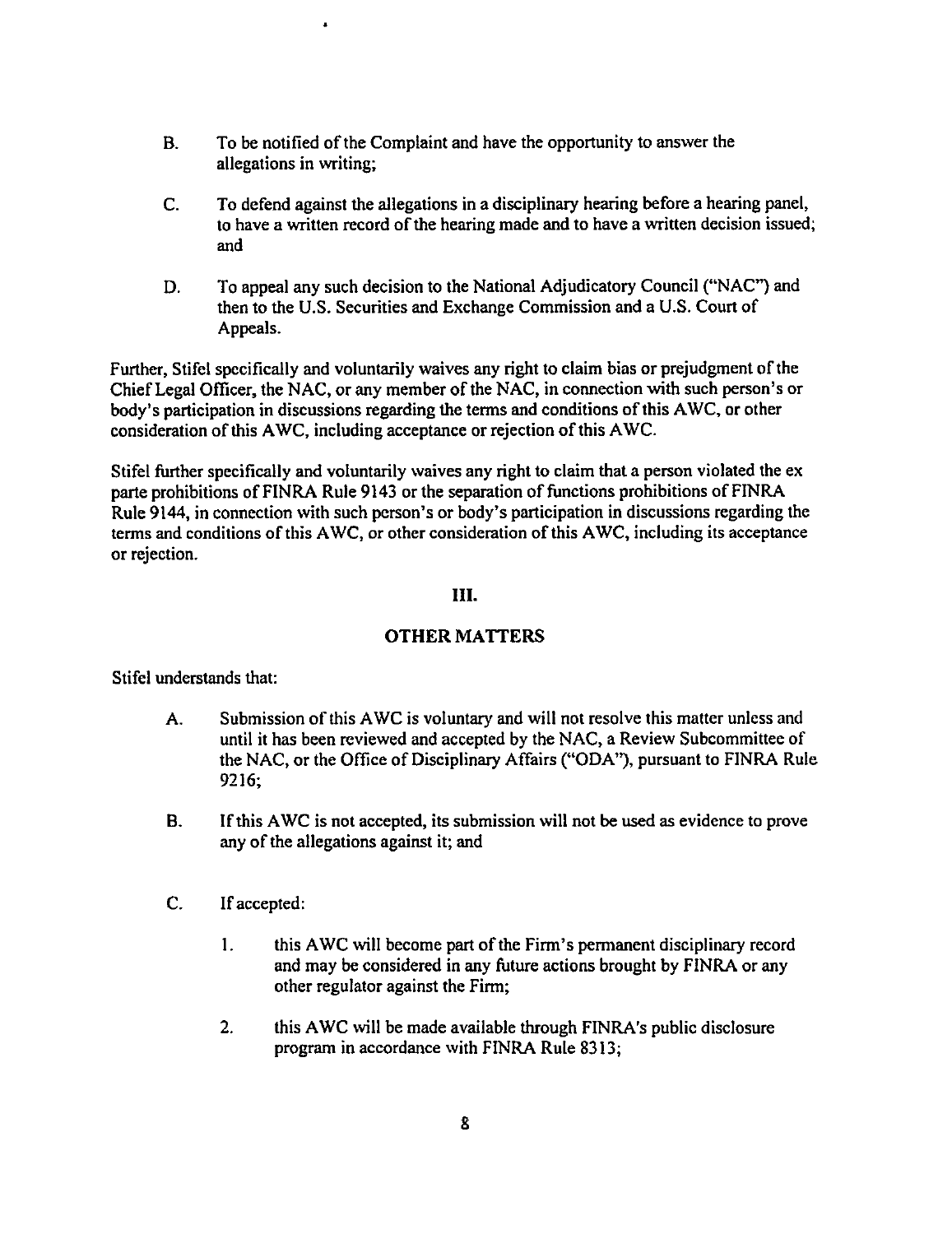- 3. FINRA may make a public announcement concerning this agreement and the subject matter thereof in accordance with FINRA Rule 8313; and
- 4. Stifel may not take any action or make or permit to be made any public statement, including in regulatory filings or otherwise, denying, directly or indirectly, any finding in this AWC or create the impression that the AWC is without factual basis. Stifel may not take any position in any proceeding brought by or on behalf of FINRA, or to which FINRA is a party, that is inconsistent with any part of this AWC. Nothing in this provision affects Stifel's: (i) testimonial obligations; or (ii) right to take legal or factual positions in litigation or other legal proceedings in which FlNRA is not a party.
- D. Stifel may attach a Corrective Action Statement to this AWC that is <sup>a</sup> statement of demonstrable corrective steps taken to prevent future misconduct. Stifel understands that it may not deny the charges or make any statement that is inconsistent with the AWC in this Statement. This Statement does not constitute factual or legal findings by FINRA, nor does it reflect the views of FINRA or its staff.

The undersigned, on behalf of the Firm, certifies that a person duly authorized to act on its behalf has read and understands all of the provisions of this AWC and has been given a full opportunity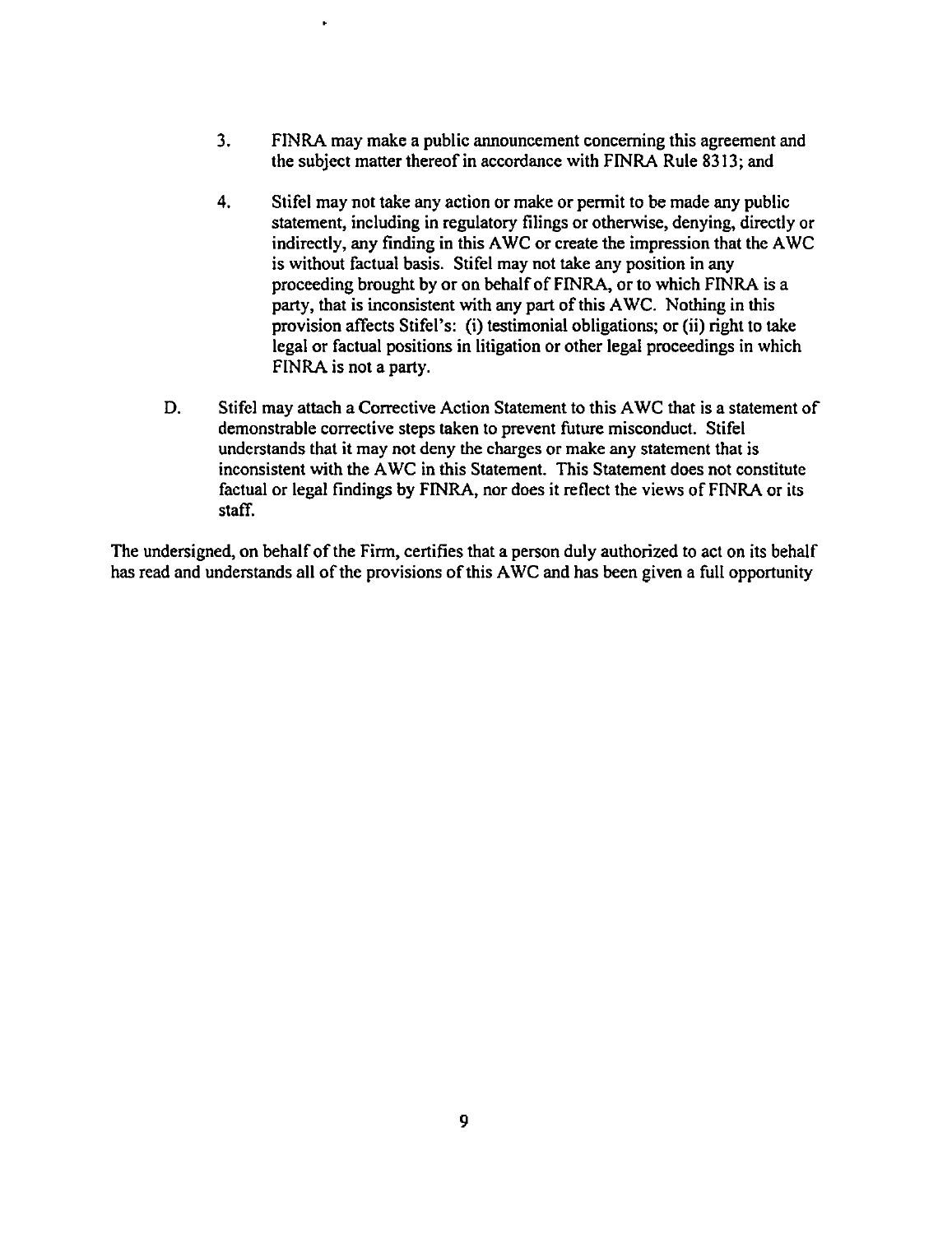to ask questions about it; that the Firm has agreed to its provisions voluntarily; and that no offer, threat, inducement, or promise of any kind, other than the terms set forth herein and the prospect of avoiding the issuance of a Complaint, has been made to induce the Firm to submit it.

 $\frac{03/18/2216}{\text{Date (mm/dd/yyyy)}}$ 

Stifel. Nicolaus & Company, Incorporated.

 $\frac{\text{By:} \quad \text{Show} \quad \text{if} \quad \text{if} \quad \text{if} \quad \text{if} \quad \text{if} \quad \text{if} \quad \text{if} \quad \text{if} \quad \text{if} \quad \text{if} \quad \text{if} \quad \text{if} \quad \text{if} \quad \text{if} \quad \text{if} \quad \text{if} \quad \text{if} \quad \text{if} \quad \text{if} \quad \text{if} \quad \text{if} \quad \text{if} \quad \text{if} \quad \text{if} \quad \text{if} \quad \text{if} \quad \text{if} \quad \text{if} \quad \text{if} \quad$ 

Mark P. Fisher<br>General Counsel Ikeviewed by: General Counsel

 $\Delta$ 1 Jeff Kerr

Counsel/for Respondent Sheppard, Mullin, Richter & Hampton LLP 30 Rockefeller Plaza New York, NY 10112 (212) 634-3075

Accepted by FINRA:

Signed on behalf of the Date Director of ODA, by delegated authority

> Attorney Name Title FINRA Department of Enforcement Address City/State/Zip Phone Number; Fax Number